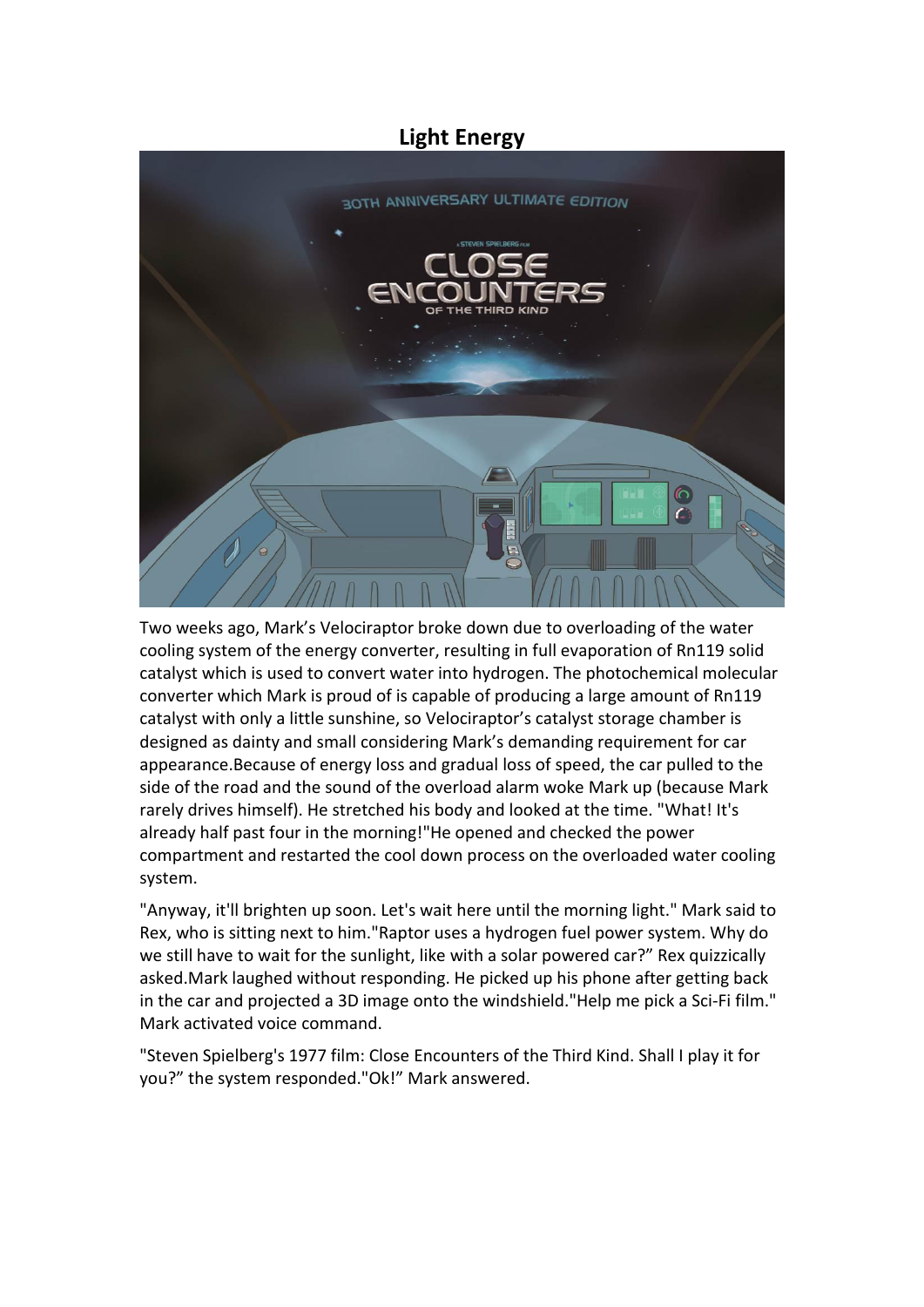## **Learning Objectives**

It is important to know how to make and use variables properly during programming. With the help of variables, it is possible to reduce unnecessary readings of sensor and make advanced control over the system using the content of the variables.

In this chapter, we will use variables to store the data of light sensor and interact with our cute panda and the magical mBot Ranger robot via the data.

### **Scientific knowledge**

Semiconductor is a kind of conducting material whose conductivity is in between

that of insulator and that of a conductor and is controllable. Common semiconductor materials include silicon, germanium, gallium arsenide, etc.

Photoresistor is a kind of semiconductor whose conductive characteristics can change with light intensity. When the material is stimulated by the energy from light, it will produce more conductive free electrons to reduce the resistance and allow more current to flow through. Therefore, it is used as an electronic component to convert optical signal to electrical signal.



#### **Preparation for Assembly**

We will use the three-wheeled racing robot in this chapter.

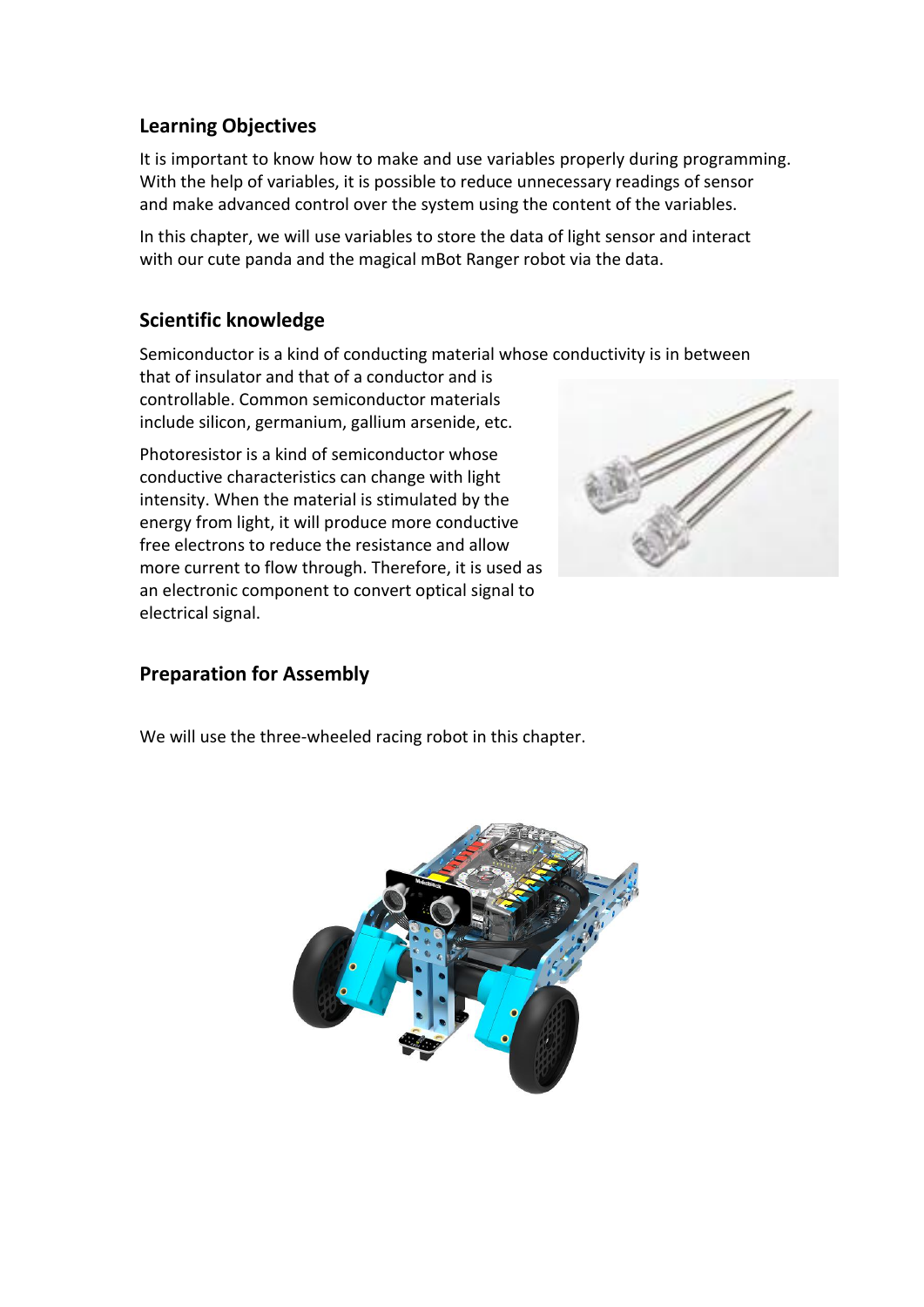# **Learning Tasks**

# **Learning Task 1 - The Value of Light Sensor**

The task is to display the values of light sensor. This task can be done with the light sensor block in mBlock. Drag [light sensor…] block from [Robots], as shown in the picture below:





(Onboard): Options to select corresponding light sensors. The default value [Onboard 1] corresponds to the light sensor 1 on Me Auriga, while [Onboard 2] corresponds to light sensor 2.

Click the inverted triangle on the block, then select the light sensor that you want to read in the drop-down list.Please write a program to make the panda speak out the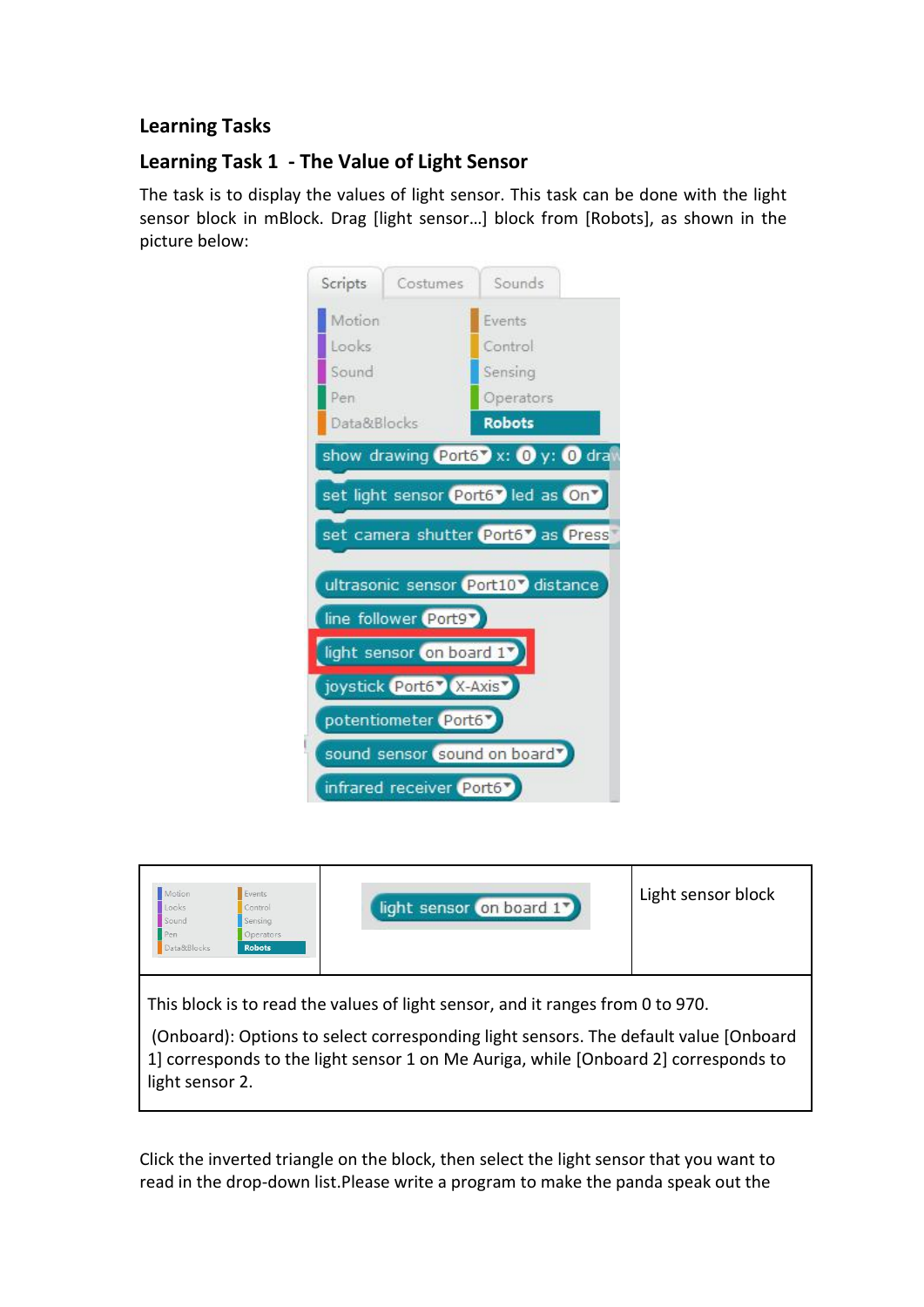value of the light sensor. Panda is the sprite of mBlock.Here we use [Say...] block under [Looks], as shown below:





In order to let the panda "say" the current value of light sensor, we need to write a program as below:



Connect the Ranger with mBlock, then click the green flag. Observe the value of light sensor said by the panda. Try to cover light sensor 1 on Ranger with your hands, then observe whether the value becomes smaller. The lower the light intensity, the smaller the value of light sensor we get.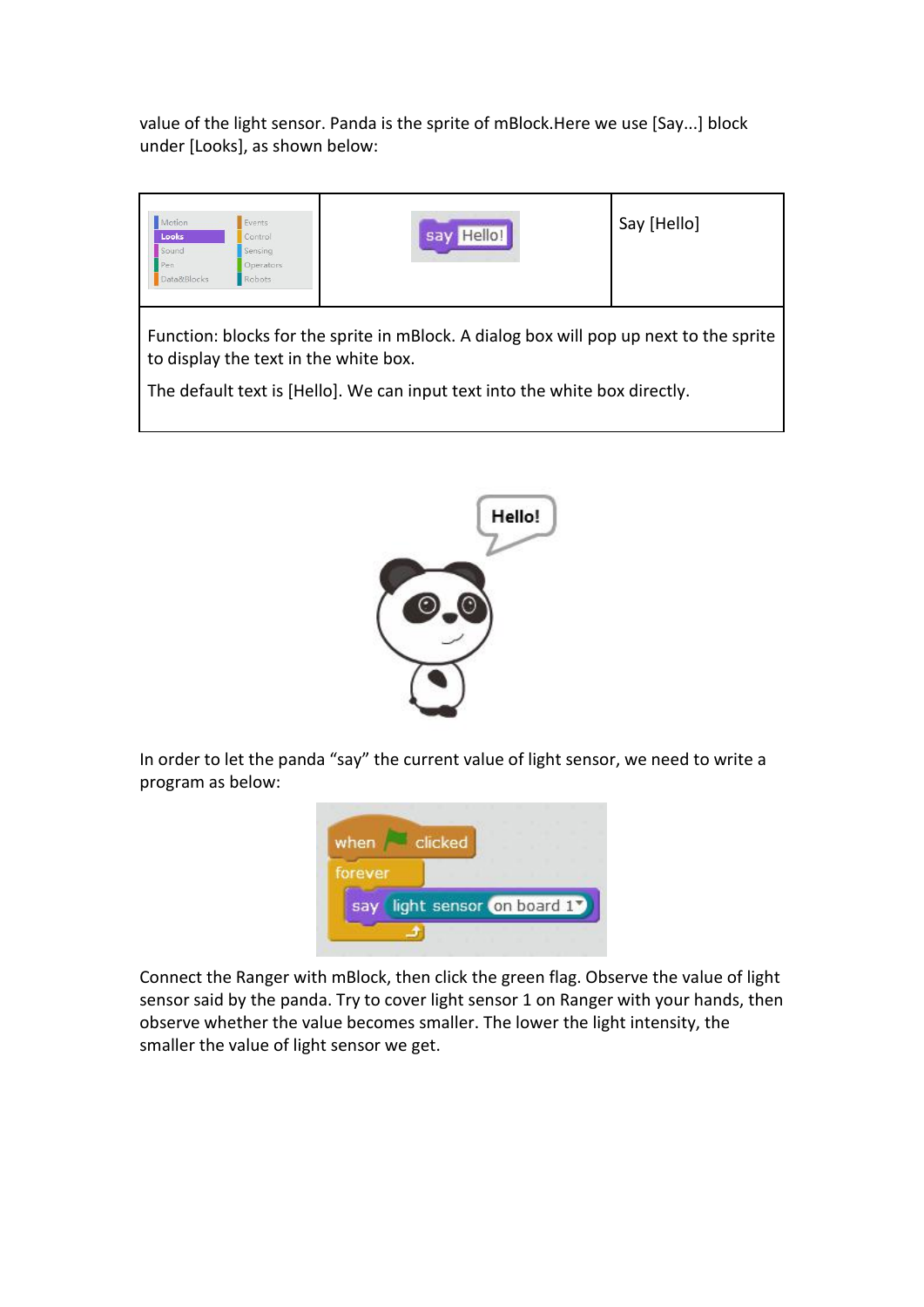

# **Learning Task 2 - Description & Use of Variables**

Variable is used to store numbers or texts, just like a drawer or a cabinet. We can set the contents of variables or read the contents that variables store.

Click [Data & Blocks] --> [Make a Variable], as shown below:



When a small window called [New Variable] pops up (as below), input a new name for the variable.

The name must begin with a letter and can only contains letters and numbers.

| New Variable                                           |
|--------------------------------------------------------|
|                                                        |
| $\bullet$ For all sprites $\circ$ For this sprite only |
| Cancel                                                 |
|                                                        |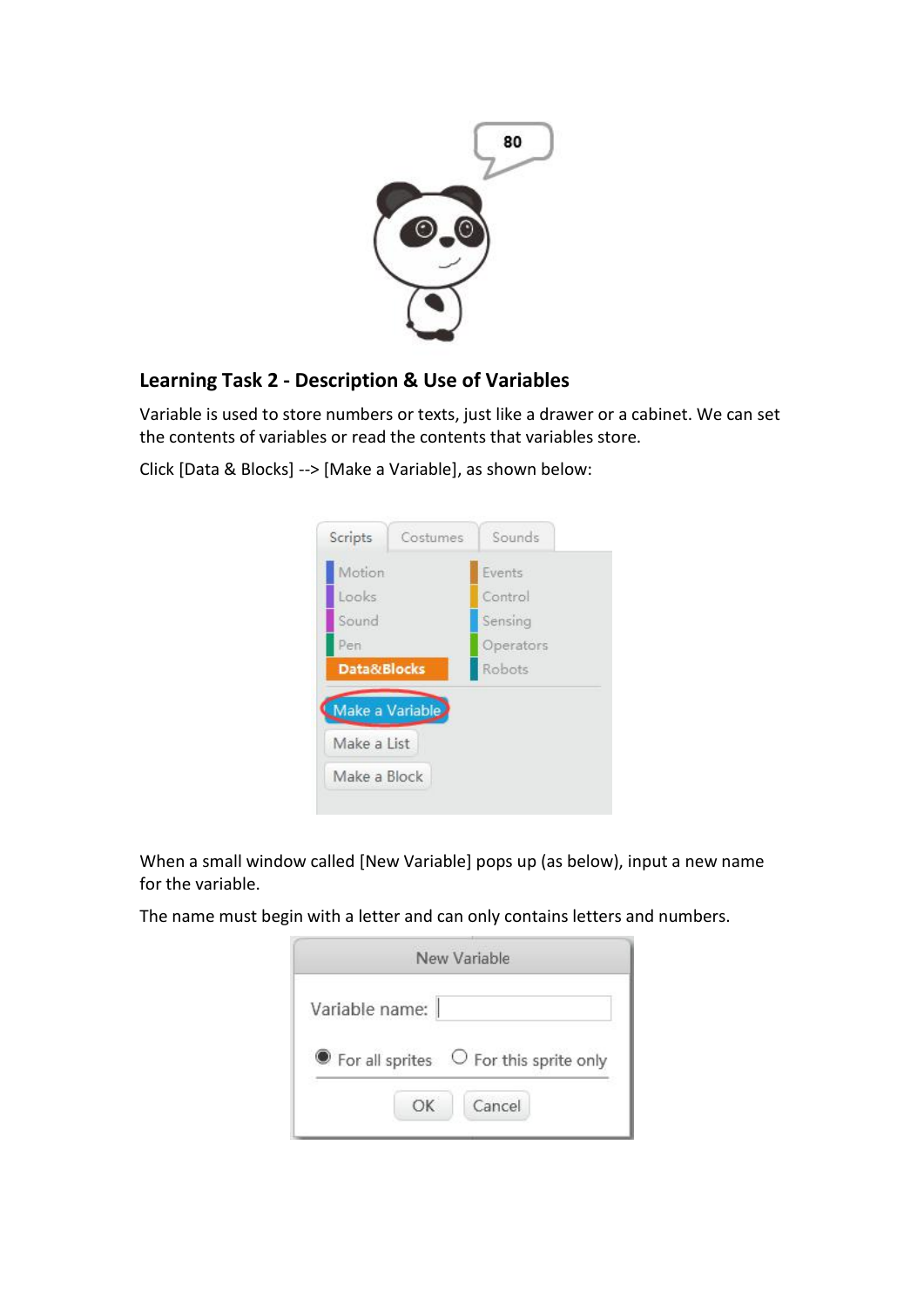When naming variables, please use meaningful letters and numbers, which is convenient to read in the future and understand the definition of the variables.

Here we set the name as [Light1], which stands for the value of light sensor.

|                       | New Variable                                           |
|-----------------------|--------------------------------------------------------|
| Variable name: Light1 |                                                        |
|                       | $\bullet$ For all sprites $\circ$ For this sprite only |
| <b>OK</b>             | Cancel                                                 |
|                       |                                                        |

The default value of the variable is [For all sprites], hence every sprite in mBlock can set the content of Light1.

Next, click [Ok] button, and the blocks related to this variable will appear in block area, as below:

| Motion                      | Events    |
|-----------------------------|-----------|
| Looks                       | Control   |
| Sound                       | Sensing   |
| Pen                         | Operators |
| Data&Blocks                 | Robots    |
| Light1<br>set Light1 v to 0 |           |
| change Light1 v by 1        |           |
| show variable Light1 v      |           |
| hide variable Light1 v      |           |

In these blocks, [set light1 to 0] is the block that you can set the content of this variable.

Please write the program as follows:

| when                                      | clicked |  |  |  |
|-------------------------------------------|---------|--|--|--|
| forever                                   |         |  |  |  |
| set Light1 v to light sensor on board 1 V |         |  |  |  |
|                                           |         |  |  |  |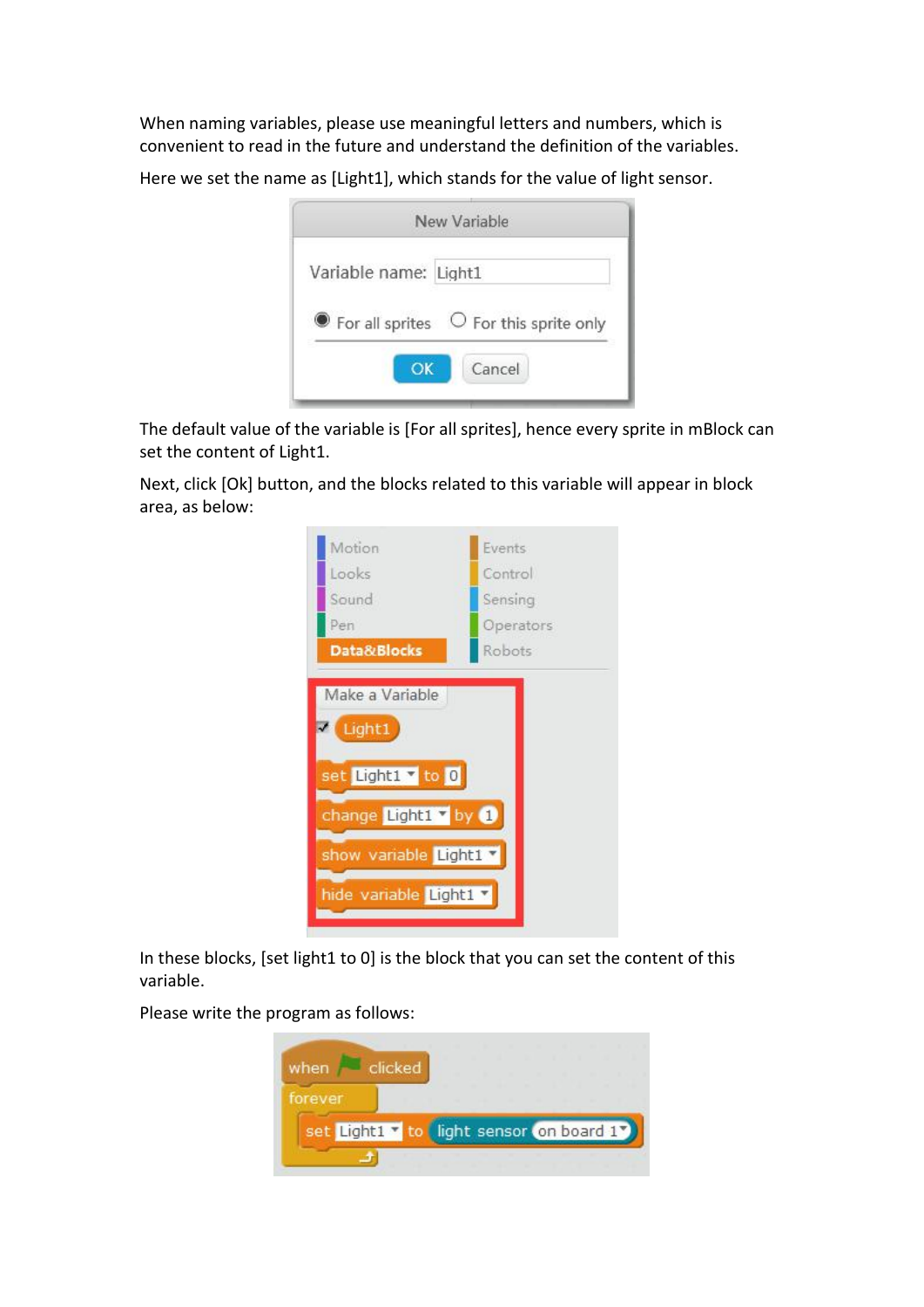Connect Ranger with mBlock, then click the green flag. The values of light sensor 1 will show in this variable, as below:



If you cover light sensor 1 with your hands, you will find that the value of Light1 at the upper left corner of stage is changing constantly. The closer your hand is to the light sensor, the less light the sensor detects, hence the value will become smaller.

# **Task**

# **Task 1 - Change the Size of the Panda**

The light sensor is used to detect the light intensity around Ranger. With this feature, we can make the panda on the stage change with light brightness.

When we need to check conditions, it can be done with the [If…then…else] block. This block is capable of realizing the selection of [Yes or No] ([Right or Wrong]) according to conditions.

For example, if [Hungry], then [Dine], otherwise [Sleep].

It means: 1. the panda will have a meal when it is hungry. 2. the panda will sleep when it is not hungry.



Function: This block will check the condition in the hexagonal space. If the condition is true, the code after [then] will activate; if the condition is false, the code after [else] will activate.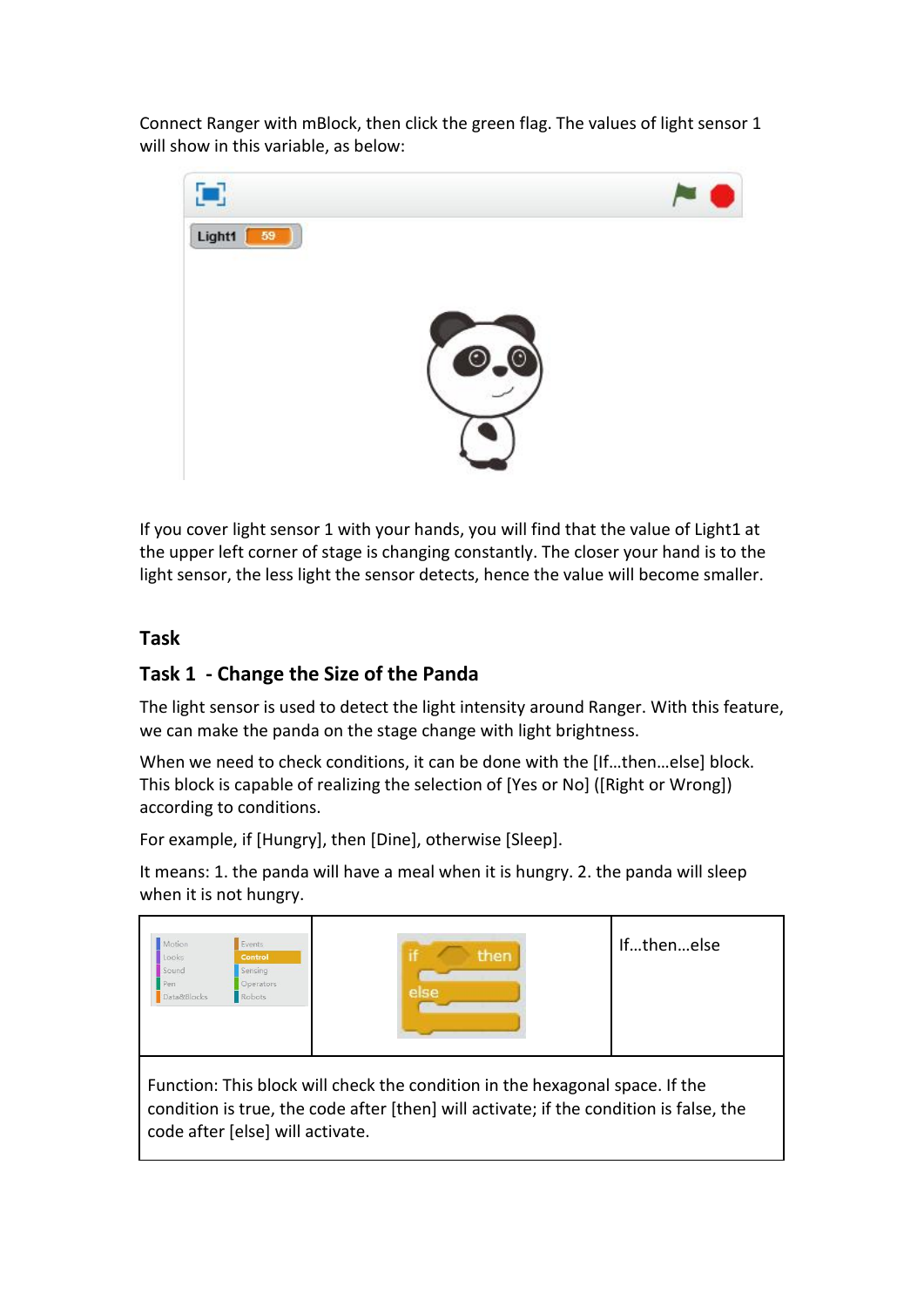Block [If…then…else] can be used to judge based on the conditions.Conditions can be put in the hexagonal space. This hexagonal block is also called Boolean Block.

After reading the values of light sensors, we can compare these values to achieve certain effects. There are some hexagonal logical blocks under [Operators].



We will modify the program in Learning Task 2 with some comparative blocks. Add a [[If…then…else] block into the program, then drag a [greater than] block into the hexagonal space of the [If…then…else] block.

How to drag: drag the [greater than] block near the hexagonal space. When there is a white halo around the hexagonal space, release your mouse, then the [greater than] block will insert into the space correctly.



We have already set "Light1" as the values of light sensor 1 in previous task, hence we can use this variable directly in the following task. Drag [Light1] into the first space of [greater than] block (there will be a white halo around the first space), as shown in the picture below: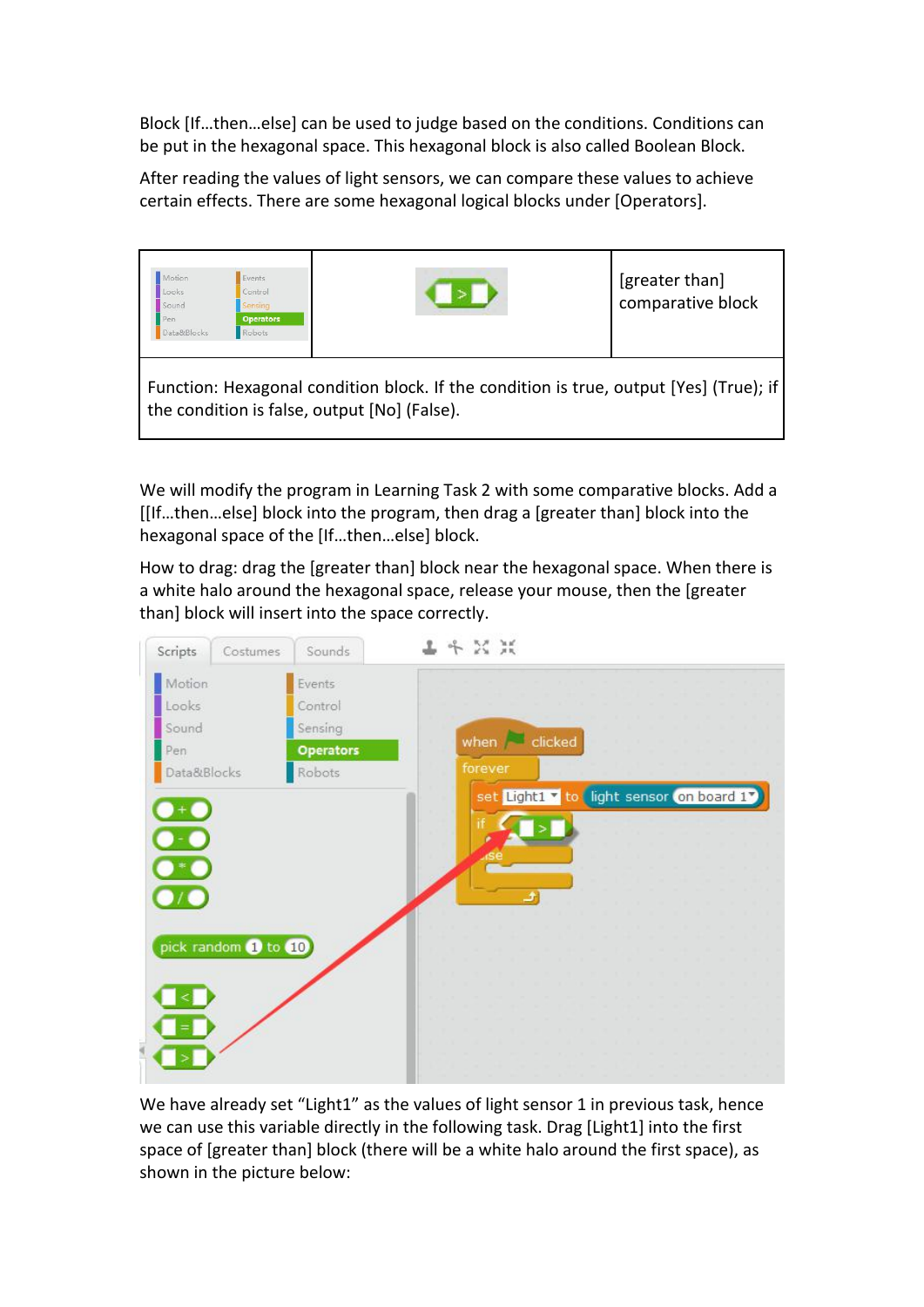| Scripts                                        | Costumes                                                     | Sounds                                              | 上卡父其                                                           |
|------------------------------------------------|--------------------------------------------------------------|-----------------------------------------------------|----------------------------------------------------------------|
| Motion<br>Looks<br>Sound<br>Pen<br>Data&Blocks |                                                              | Events<br>Control<br>Sensing<br>Operators<br>Robots | when clicked<br>forever                                        |
| $\nabla$ Light1<br>show variable Light1 v      | Make a Variable<br>set Light1 v to 0<br>change Light1 V by O |                                                     | set Light1 v to light sensor on board 17<br>Light1 hen<br>else |

Input "30" in the second space of [greater than] block, then click [Looks] --> [change size by…] block.

| Motion<br>Looks<br>Sound<br>Pen<br>Data&Blocks | Events<br>Control<br>densing<br>Operators<br>Robots | change size by 10                                               | Change the size of<br>the sprite (unit:<br>percentage) |
|------------------------------------------------|-----------------------------------------------------|-----------------------------------------------------------------|--------------------------------------------------------|
| $\cdots$<br>$\sim$                             |                                                     | Function: enlarge or shrink the size of the sprite<br>$\cdot$ . |                                                        |

Positive numbers represents "enlarge", while negative number stands for "shrink". The default value of this block is 100, which means 100% (the original size of the sprite)

The whole program is as follows:×

| set Light1 v to light sensor on board 1 V<br>Light $1 > 30$<br>$\lambda$ then<br>ìf<br>change size by 10<br>else | forever |  |  |  |  |
|------------------------------------------------------------------------------------------------------------------|---------|--|--|--|--|
|                                                                                                                  |         |  |  |  |  |
|                                                                                                                  |         |  |  |  |  |
|                                                                                                                  |         |  |  |  |  |
|                                                                                                                  |         |  |  |  |  |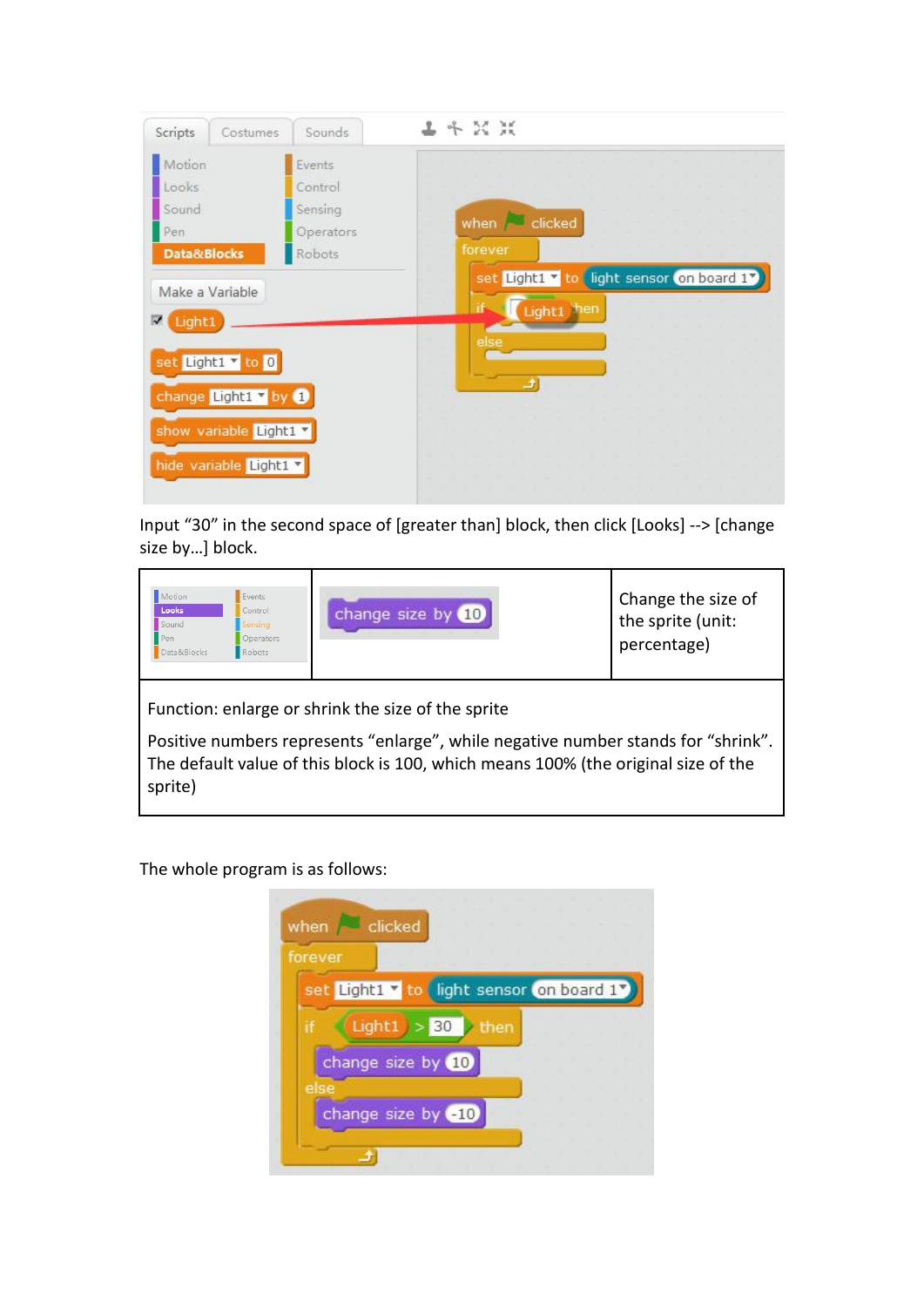Click the green flag to implement your program. Put your hands over light sensor to cover the light, what will happen to the Panda? Then raise your hands higher, does the size of your panda change?

If your panda has no change, it indicates that the comparison of "greater than 30" is not correct, hence we need to adjust the comparison value (30). In general, we should record the value of the light sensor when your hands cover the light sensor (darker) and the value of the light sensor when move your hands away (brighter). Then take the intermediate value between these two values, that is, add these two values and divide the sum by two.

For example:

|    | Value of light sensor<br>(darker) | Value of light sensor<br>(brighter) | [Value of light sensor<br>(darker)+ Value of light<br>sensor (brighter)]:2 |
|----|-----------------------------------|-------------------------------------|----------------------------------------------------------------------------|
| 15 |                                   | 85                                  | $(15+85)\div 2=50$                                                         |



The flowchart of the program is as follows: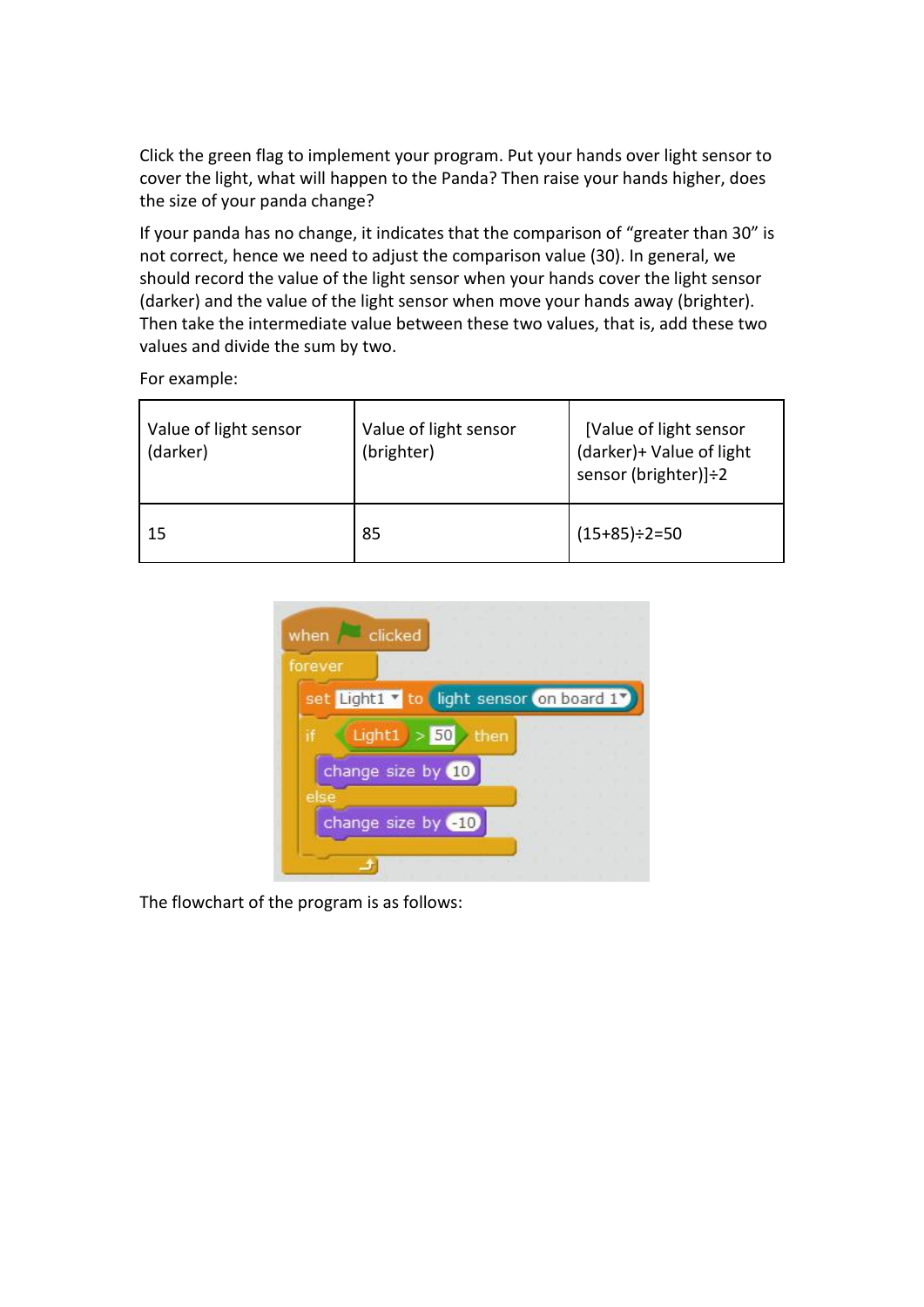

# **Task 2 - Ranger Going Forward (stop when bright and move when dark)**

In addition to changing the panda on stage, the light sensor also can be used to control Ranger.

The principle is the same as task 1, but Ranger have to execute this task on its own.

Off-line control: replace the hat block [when green flag clicked] at the beginning of program with [Auriga Program], then replace [change size by…] block with [run forward at speed…] block, as follows:

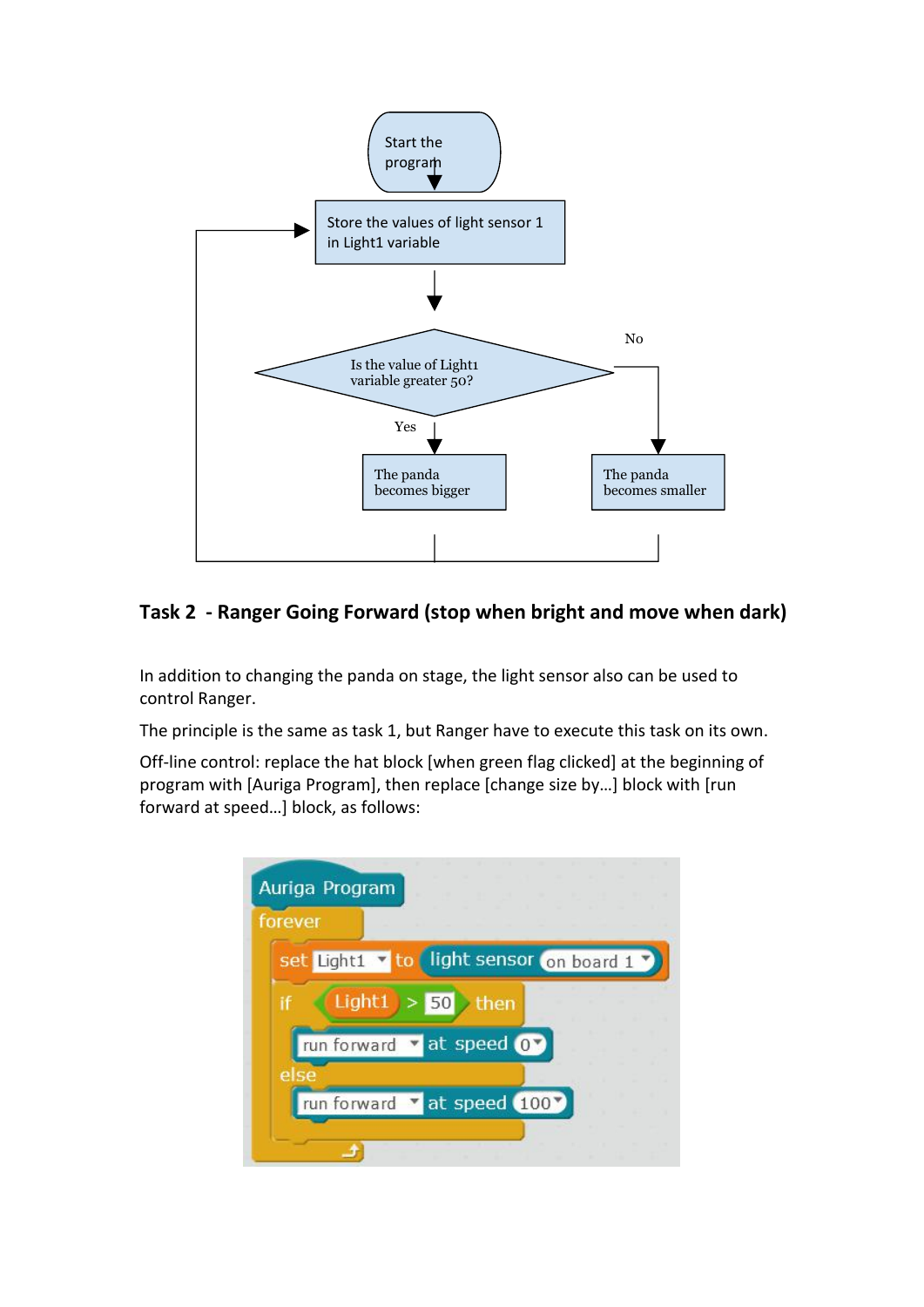Click [Auriga Program] block  $\rightarrow$  switch mBlock to Arduino mode  $\rightarrow$  connect Ranger with mBlock via USB cable  $\rightarrow$  click [Upload to Arduino]  $\rightarrow$  wait for compilation and uploading.

Disconnect Ranger from mBlock, then cover light sensor 1 of Ranger with your hands. Does your Ranger move?

### **Challenging Task 1 - The Solar Vehicle**

This task is to refit Ranger into a solar vehicle: when illuminating Ranger with a flashlight, Ranger will run forward quickly for one second, then stop. Ranger will repeat the same action continuously in this task.

The key point of this task is that Ranger will not move until receiving the light coming out of the flashlight, hence this task can be done [If…then…else] block.

Measure the values of light sensor, calculate the intermediate value, then use it as a comparative value in the [greater than] block.

In this task, Ranger should run forward quickly for one second then stop, so we can

use [wait 1 secs] block.<br>Think it over at first, have a try to write a program by yourself, then check the results with Ranger.

**Answer:**



You can also modify your program to control Ranger to do various interesting movements (e.g. swinging left and right) with the flashlight.